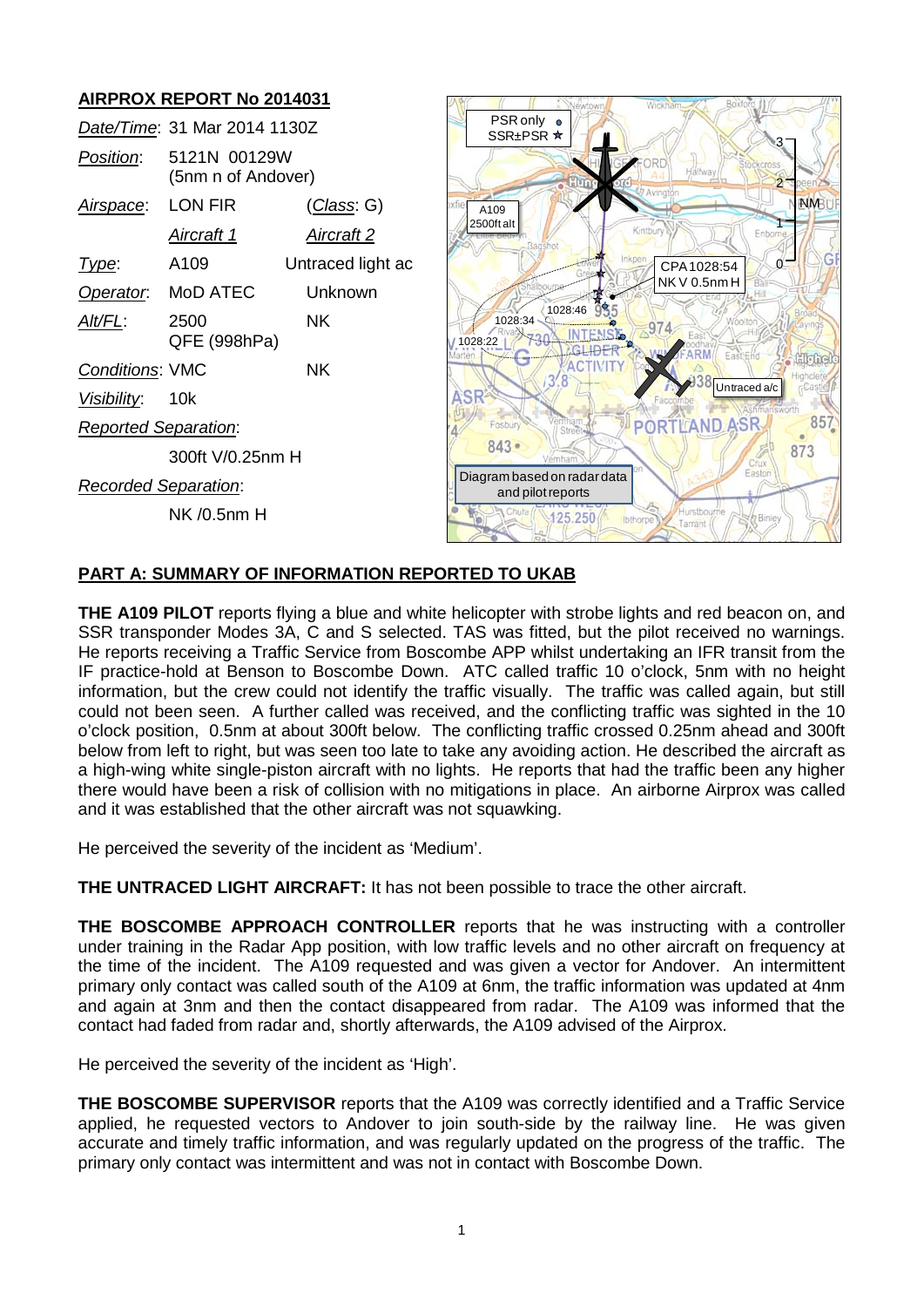## **Factual Background**

The weather at Boscombe Down was reported as:

METAR EGHI 311020Z 13003KT 090V180 9999 FEW040 12/07 Q1013

#### **Analysis and Investigation**

#### **Military ATM**

The Approach controller was instructing a trainee; the A109 was the only aircraft on frequency and the Supervisor assessed the unit and controller workload as 'low'. The controller recalled calling the intermittent primary contact at ranges of 6, 4 and 3nm and informing of the loss of radar contact. The Supervisor witnessed the event and confirmed that the intermittent contact was not in contact with Boscombe.

At 1025:16, the A109 was placed under a Traffic Service from Boscombe Approach. The first set of Traffic Information was at 1026:27, as per Figure 1, "[A109 C/S] *traffic south, 6 miles manoeuvring, height unknown*."



Figure 1: Aircraft geometry at Traffic Information at 1026:27 (A109 squawking 2637).

At 1027:43, the Traffic Information was updated, "[A109 C/S] *previously reported traffic south, 4 miles manoeuvring, height unknown*."

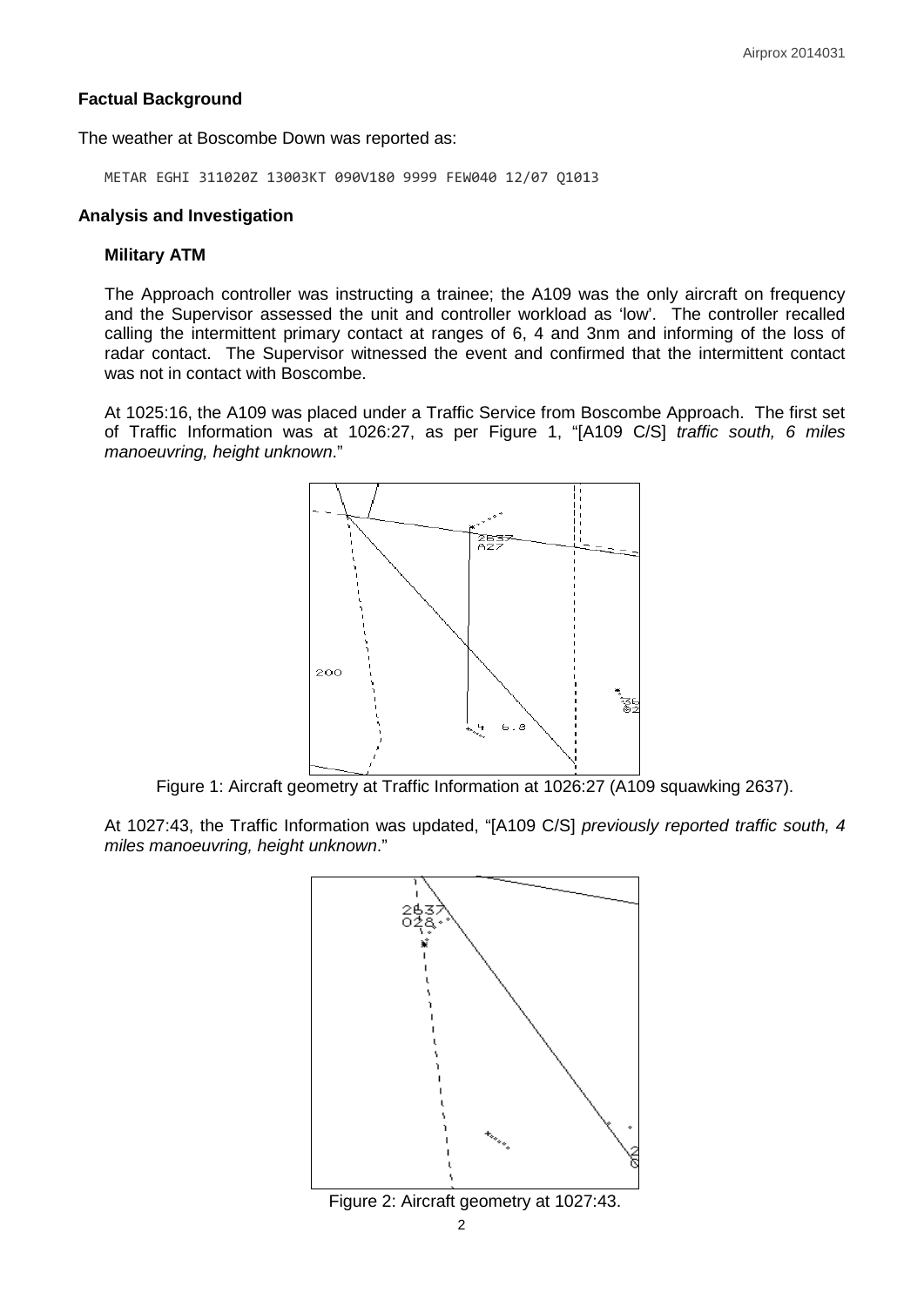The final update was at 1028:08, as per Figure 3, "[A109 C/S] *previously reported traffic south, 3 miles, tracking north-west, height unknown*." The A109 pilot reported that the crew were looking.



Figure 3: Aircraft geometry at traffic update at 1028:08.

At 1028:45, the other aircraft disappeared from Boscombe's radar and Approach transmitted, "[A109 C/S] *previously reported traffic err now err gone from the scope, possibly low*." The Radar Analysis Cell lost the radar contact of the other aircraft between 1028:42 and 1028:47 with 0.5nm separation. The A109 pilot reported visual at 1028:50 and added that the conflicting aircraft was 300ft below and looked liked a D42.



Figure 4: Aircraft geometry immediately prior to loss of radar contact at 1028:46.

The Approach controller provided accurate, persistent and praiseworthy Traffic Information. The information helped the A109 pilot understand the converging nature and range of the other aircraft. The A109 had TCAS fitted but the conflictor was non-transponding and could not be detected. The final barrier of lookout did not work until close range, and it was possibly too late if the other aircraft had been on a collision course. The Traffic Information was the one barrier that did work and, from the constant nature of the information, an earlier turn from the A109 may have built in more separation. The aircraft operators commented that the incident served as a reminder of the use of a safety pilot for lookout whilst conducting IF training in Class G airspace.

## **UKAB Secretariat**

Both pilots shared an equal responsibility for collision avoidance<sup>[1](#page-2-0)</sup>. The geometry is considered to be converging and so the unknown aircraft was required to give way.<sup>[2](#page-2-1)</sup>

<span id="page-2-1"></span><span id="page-2-0"></span> $1$  Rules of the Air 2007 (as amended), Rule 8 (Avoiding aerial collisions)